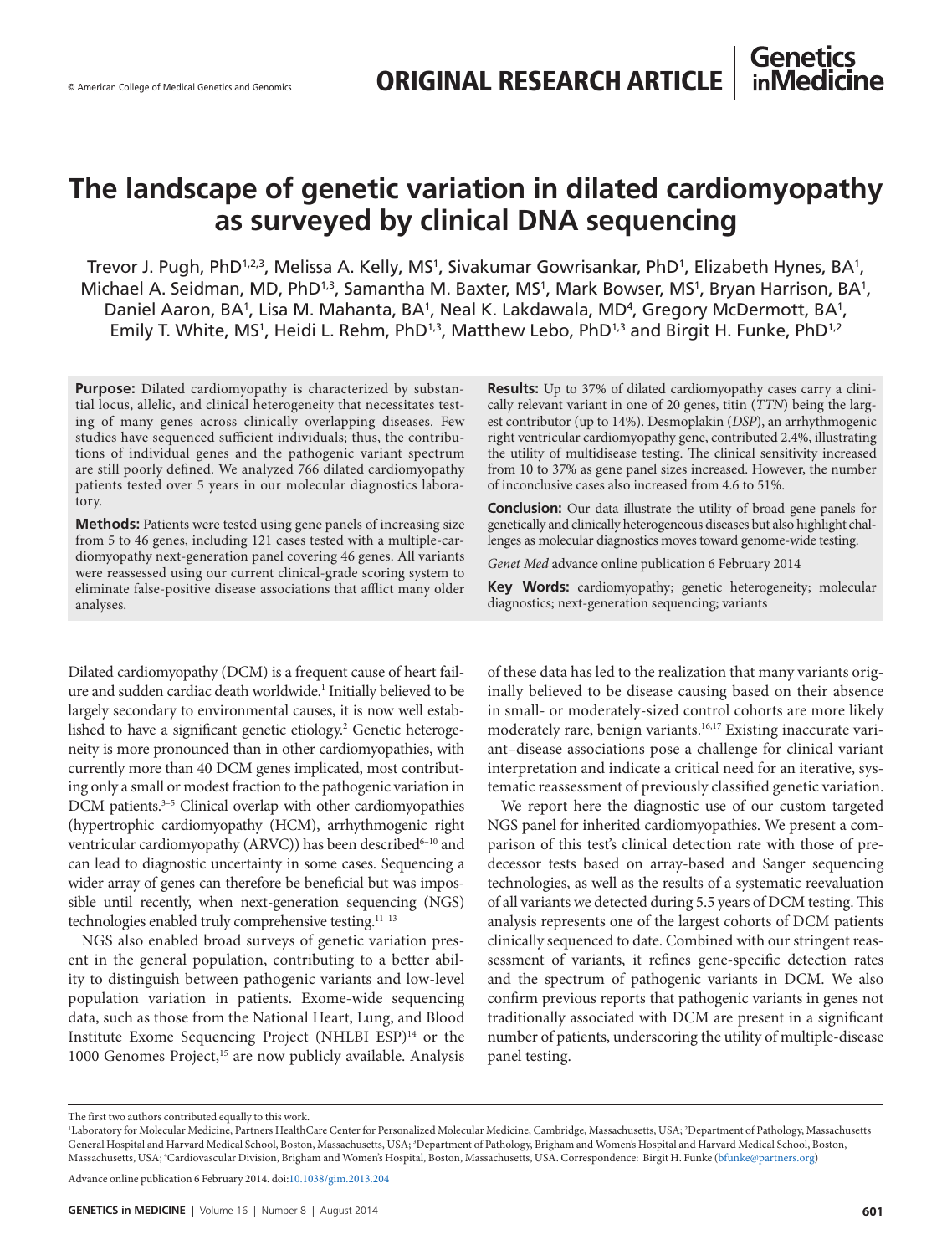# **ORIGINAL RESEARCH ARTICLE Example 20 ACC 2016 PUGH et al | Genetic variation in DCM**

# **MATERIALS AND METHODS**

# **Molecular diagnostic tests for cardiomyopathy**

Five molecular testing panels were used by our laboratory during the time period of our study: two Sanger sequencing panels together targeting 10 genes ("Sanger"), a microarray-based sequencing assay targeting 19 genes ("DCM CardioChip"), and two NGS assays targeting 24 DCM genes ("DCM panel") or 46 genes associated with DCM, HCM, ARVC, left ventricular noncompaction (LVNC), restrictive cardiomyopathy (RCM), and catecholaminergic polymorphic ventricular tachycardia (CPVT; "Pan Cardiomyopathy Panel"). See **Supplementary Data** online for gene lists. The evidence linking these genes to cardiomyopathy has been published elsewhere.3 The development of the Sanger sequencing and microarray-based assays has been previously described.18 The development and clinical performance characteristics of our NGS-based Pan Cardiomyopathy Panel are described in the **Supplementary Data** and **Supplementary Table S6** online. In total, we analyzed 766 DCM cases using Sanger sequencing (176 cases), the DCM CardioChip microarray (417), NGS-based gene panels (149), or a combination of these (24). Patients who were tested more than once were counted toward the larger panel. For microarray and NGS tests, Sanger sequencing was used to fill in failed bases and to confirm all novel or clinically relevant variants (classified as being of "unknown significance," "likely pathogenic," or "pathogenic").

#### **Sequencing technologies**

Methods used for polymerase chain reaction, Sanger sequencing, and array-based sequencing have been previously described.18 For NGS, bar coded libraries for 10 samples were pooled before target capture (Agilent SureSelect) and sequenced on an Illumina HiSeq2000 instrument (50 base paired end mode). Reads were aligned using BWA<sup>19</sup> and recalibrated and realigned using GATK, version 1.0.4705.<sup>20</sup> Unified Genotyper was used to detect single-nucleotide variants, and IndelGenotyper was used to detect insertions and deletions (in/dels).21 Variants were annotated and filtered using a custom script that queried our clinical-grade variant database.<sup>22</sup>

### **Variant interpretation criteria**

Variants were classified as shown in **[Table 1](#page-2-0)**. Major drivers include the frequency and number of alleles in patient and control populations, degree of segregation with disease, functional evidence, predicted protein effect, and comparison with the established spectrum of pathogenic variation in a gene. Variants of unknown significance (VUSs) whose evidence level borders on but is not quite sufficient to be classified as "likely pathogenic" were classified as "VUS–favor pathogenic."

#### **Mapping of titin variants**

We compared titin (*TTN*) variants from our cohort and from cases published by Herman et al.<sup>23</sup> ("probands") with those detected in ~6,500 individuals sequenced by ESP (downloaded 21 January 2013, "controls"). The observed distribution of variants across the gene was compared with the expected frequencies for the same gene using a binomial test with expected frequencies determined by the fraction of the overall sequence represented by each band. This analysis was performed independently for probands and controls. A Fisher exact test was used to compare the distribution of variants in probands with the distribution of variants in controls. Bonferroni correction was performed on all analyses to allow for multiple testing. Odds ratios for probands versus controls were calculated, and confidence intervals were determined using the conditional maximum likelihood/Fisher method. All statistical analyses were performed using the R software package.

# **RESULTS**

## **Patient cohort**

Our patient cohort represents a broad referral population of 766 individuals with DCM or clinical features consistent with DCM, based on medical and family history information provided by ordering providers. This study was approved by the Partners HealthCare Institutional Review Board. We excluded cases with confirmed diagnoses of any other type of cardiomyopathy, other structural heart disease or congenital heart disease, or syndromic or environmental causes. Fourteen cases had clinical features or a family history of skeletal myopathy or muscular dystrophy, in addition to a clinical diagnosis or clinical features of DCM, and were included because muscle disease is within the phenotypic spectrum for several genes we tested. This cohort was predominantly white (464 were white, 86 were black or African American, 43 were Hispanic or Latino, 22 were Asian, 7 were Ashkenazi Jews, 22 were of mixed ancestry, and 122 were of unspecified ancestry). The age composition is unusual in that 37% of patients were younger than 18 years ( $n = 286$ ) with a high number of infants (138 cases ≤ 2 years of age; **Supplementary Figure S1** online). Our cohort had slightly more males than females, 53% vs. 43% (404 males vs. 330 females, 32 unspecified). A family history (defined as a report of DCM or clinical features of DCM, nonspecific cardiomyopathy, sudden death, or heart failure) was indicated in 425 (55%) cases. All patients received diagnostic gene panel testing of 5–46 genes between 2007 and 2012. As a result of the evolution in testing over time, genes on the oldest panels have been tested in nearly every case, whereas new genes such as *TTN* have been tested in less than 25% of cases.

#### **Variant assessment and result interpretation**

Across all 766 DCM cases (**Supplementary Table S1** online), we detected 893 unique variants, not counting common variants classified as "benign" (**Supplementary Table S3** online).

Patients were tested over a range of 5.5 years, and during this time the medical genetics community has undergone a significant evolution in how sequence variants are interpreted. Our most recent variant classification rules were implemented in the fall of 2011. Therefore, to ensure consistency of variant interpretation across our cohort, we performed a stringent clinical reassessment of 275 variants classified before that date using rules summarized in **[Table 1](#page-2-0)**. Counts of variants assigned to each category before and after this reassessment are tabulated in **[Table 2](#page-2-1)**. Regarding variants previously classified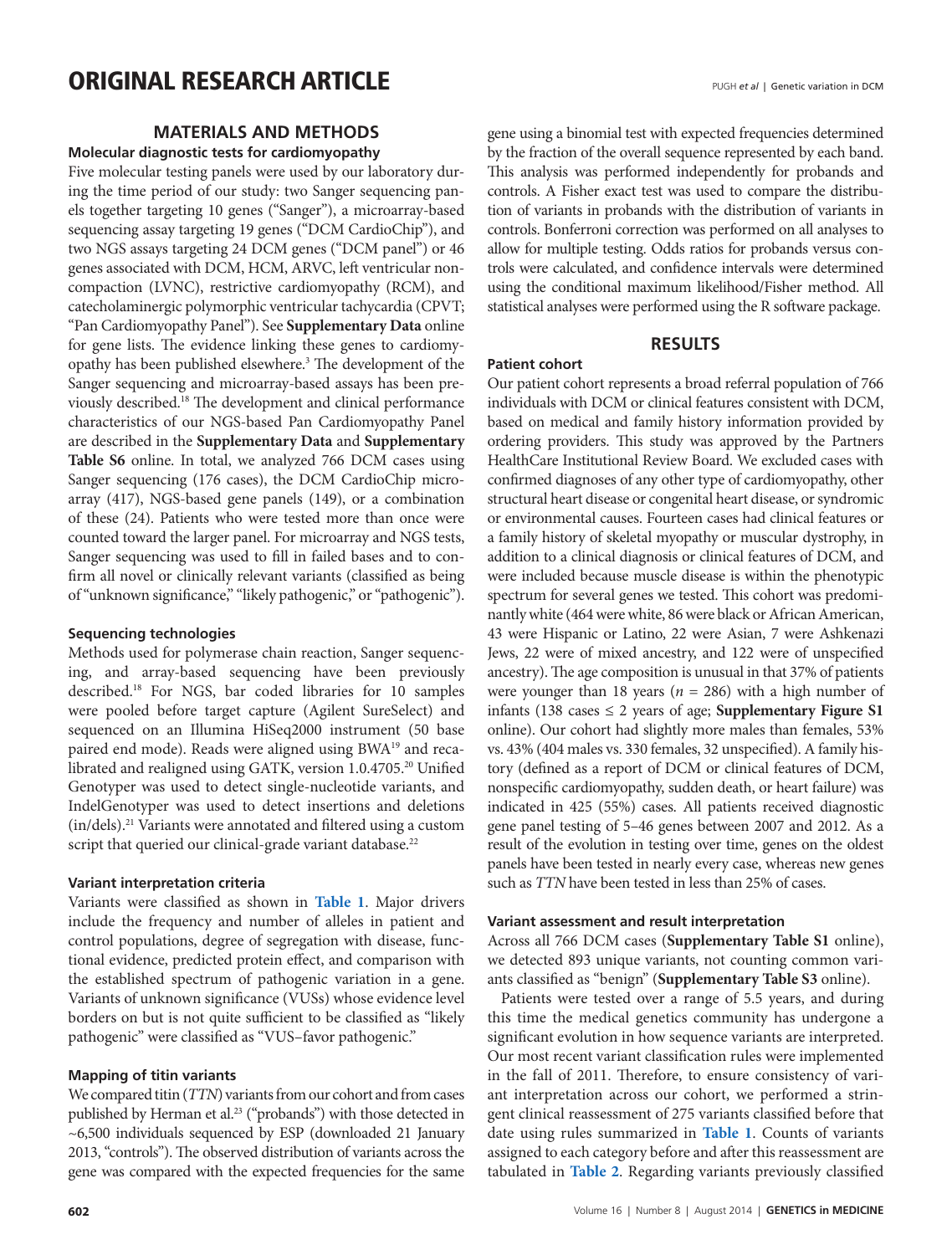# Genetic variation in DCM | PUGH et al **ORIGINAL RESEARCH ARTICLE**

### <span id="page-2-0"></span>**Table 1** Clinical classification criteria

| Clinical-grade variant classification criteria |                     |                                                                                                                                                                                                                                                                                                                                                                                                         |                                                                                                                                                                                                                                                         |  |  |  |  |  |  |
|------------------------------------------------|---------------------|---------------------------------------------------------------------------------------------------------------------------------------------------------------------------------------------------------------------------------------------------------------------------------------------------------------------------------------------------------------------------------------------------------|---------------------------------------------------------------------------------------------------------------------------------------------------------------------------------------------------------------------------------------------------------|--|--|--|--|--|--|
| Pathogenic                                     | Missense            | Segregation of the<br>variant in at least five<br>affected family members                                                                                                                                                                                                                                                                                                                               | Unaffected individuals are not included because all inherited cardiomyopathies are<br>afflicted by reduced penetrance and clinical variability                                                                                                          |  |  |  |  |  |  |
|                                                |                     | <b>AND</b>                                                                                                                                                                                                                                                                                                                                                                                              | Presence of a variant in the general population (if rare) requires a higher number of                                                                                                                                                                   |  |  |  |  |  |  |
|                                                |                     | Strong evolutionary<br>conservation of the<br>affected amino acid                                                                                                                                                                                                                                                                                                                                       | segregations (at least 10 affected family members)                                                                                                                                                                                                      |  |  |  |  |  |  |
|                                                |                     | <b>AND</b>                                                                                                                                                                                                                                                                                                                                                                                              |                                                                                                                                                                                                                                                         |  |  |  |  |  |  |
|                                                |                     | Absence from large, race-<br>matched populations<br>(e.g., ESP cohorts)                                                                                                                                                                                                                                                                                                                                 |                                                                                                                                                                                                                                                         |  |  |  |  |  |  |
|                                                | Other               | Truncating (nonsense, frameshift) and splice variants affecting the invariant $\pm 1$ , 2 positions are classified as pathogenic<br>provided that both criteria are met: (i) the type of variant is prevalent among known pathogenic variants for a particular gene;<br>(ii) the variant is not located distal to the terminal 50 bp of the penultimate exon, where nonsense-mediated decay is unlikely |                                                                                                                                                                                                                                                         |  |  |  |  |  |  |
|                                                | Any                 | De novo variants in an individual with de novo disease are also classified as pathogenic provided that paternity has been<br>established                                                                                                                                                                                                                                                                |                                                                                                                                                                                                                                                         |  |  |  |  |  |  |
| Likely<br>pathogenic                           | Missense            | Segregation of the<br>variant in three to four<br>affected family members                                                                                                                                                                                                                                                                                                                               | For variants that are present in the general population at low frequency, a higher<br>threshold of segregation is required (5-9 segregations)                                                                                                           |  |  |  |  |  |  |
|                                                |                     | <b>AND</b>                                                                                                                                                                                                                                                                                                                                                                                              | Strong functional evidence (from animal models) or strong established clinical                                                                                                                                                                          |  |  |  |  |  |  |
|                                                |                     | Strong evolutionary<br>conservation of the<br>affected amino acid                                                                                                                                                                                                                                                                                                                                       | correlation of the gene with the patient's phenotype can substitute for segregation data                                                                                                                                                                |  |  |  |  |  |  |
|                                                |                     | <b>AND</b>                                                                                                                                                                                                                                                                                                                                                                                              |                                                                                                                                                                                                                                                         |  |  |  |  |  |  |
|                                                |                     | Absence from large,<br>race-matched populations<br>(e.g., ESP cohorts)                                                                                                                                                                                                                                                                                                                                  |                                                                                                                                                                                                                                                         |  |  |  |  |  |  |
|                                                | Other               | Truncating and $\pm$ 1,2 splice variants are classified as likely pathogenic if it is strongly suspected but not yet known with<br>certainty whether this mechanism leads to disease                                                                                                                                                                                                                    |                                                                                                                                                                                                                                                         |  |  |  |  |  |  |
|                                                | Any                 | De novo variants in an individual with de novo disease are classified as likely pathogenic if paternity has not been established                                                                                                                                                                                                                                                                        |                                                                                                                                                                                                                                                         |  |  |  |  |  |  |
| VUS-favor<br>pathogenic                        | Any variant<br>type | Variants do not meet the required criteria to be classified as likely pathogenic, but available data support that it is more likely<br>pathogenic than benign. These typically include variants absent from large control cohorts, affecting a conserved amino acid,<br>and supported by additional data (e.g., presence in multiple probands, segregations, or functional data)                        |                                                                                                                                                                                                                                                         |  |  |  |  |  |  |
| <b>VUS</b>                                     |                     | This category includes all other variants with insufficient evidence to be classified as above, that do not meet criteria for likely<br>benign or benign (below), or that have conflicting data                                                                                                                                                                                                         |                                                                                                                                                                                                                                                         |  |  |  |  |  |  |
| (Likely)<br>Benign                             |                     | threshold was required (likely benign: 1%, benign: 3%)                                                                                                                                                                                                                                                                                                                                                  | These variants have MAFs exceeding set thresholds for likely benign (MAF > $0.3\%$ ) or benign (MAF > $1\%$ ), provided the<br>cohort was of sufficient size to provide confidence in the accuracy of the frequency. For smaller cohort sizes, a higher |  |  |  |  |  |  |

ESP, Exome Sequencing Project; MAF, minor allele frequency; VUS, variant of unknown significance.

as of unknown significance, 5 of 106 (4.7%) were reclassified as likely pathogenic and 6 were downgraded to likely benign. Importantly, this reanalysis resulted in downgrading 12 of 56 (21%) likely pathogenic variants to VUSs (*n* = 10) or likely benign  $(n = 2)$ , which was largely driven by their presence in large populations sequenced by the NHLBI ESP<sup>14</sup> and the 1000 Genomes<sup>15</sup> projects. This prevalence of historically misclassified pathogenic variation is consistent with a recent systematic reanalysis of putatively pathogenic cardiomyopathy variants in the NHLBI ESP cohort.<sup>24</sup> Of the 10 variants originally classified as "pathogenic," only one was downgraded to "likely pathogenic."

#### <span id="page-2-1"></span>**Table 2** Reinterpretation of previously classified variants

|          |            |                        | -  |            |     |
|----------|------------|------------------------|----|------------|-----|
|          |            | After reclassification |    |            |     |
|          |            |                        | LР | <b>VUS</b> | LВ  |
| Original |            | q                      |    |            |     |
|          | <b>LP</b>  |                        | 43 | 10         |     |
|          | <b>VUS</b> |                        |    | 95         | ь   |
|          | <b>R</b>   |                        |    |            | 103 |

Bordered boxes indicate the number of variants that did not change classification and shaded boxes indicate variant reclassifications that change the reported result (i.e., positive becomes negative/inconclusive, or negative/inconclusive becomes positive).

LB, likely benign; LP, likely pathogenic; P, pathogenic; VUS, variant of unknown significance.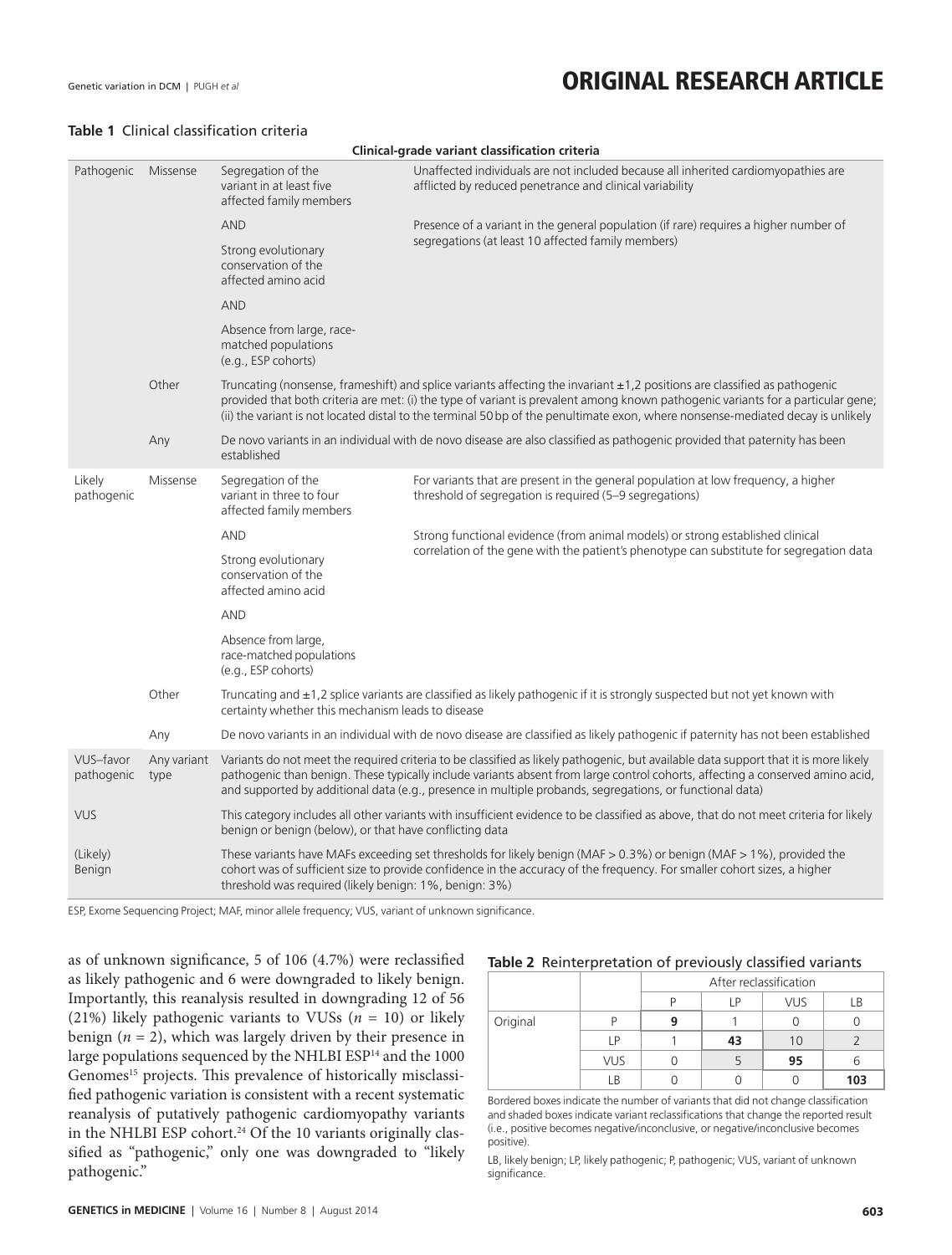# **ORIGINAL RESEARCH ARTICLE Example 20 ACC 2016 PUGH et al | Genetic variation in DCM**

The resultant number of variants assigned to each category was as follows: 376 "likely benign," 374 of "unknown significance," 43 "VUS–favor pathogenic," 87 "likely pathogenic," and 13 "pathogenic" (**Supplementary Table S3** online). The vast majority of all variants (84%) were found in a single patient. More singleton variants were found among variants classified as of "unknown significance" or higher (90%) as compared with those classified as "likely benign" (77%).

### **Clinical sensitivity**

To define lower and upper estimates of clinical sensitivity, we used two thresholds to identify "positive" cases (those that contain variants of known, likely, or strongly suspected clinical significance). The "lower bound" considered only cases with likely pathogenic and pathogenic variants. Our earlier analysis predicted that nearly half of all VUSs may be pathogenic.<sup>25</sup> Therefore, our "upper bound" approach included additional cases with the most convincing VUSs (VUS–favor pathogenic; **Supplementary Table S3** online). As gene panel sizes increased from 5 to 46 genes, the clinical sensitivity for DCM in our laboratory more than tripled, from a range of 7.7–10% (lower bound–upper bound) to a range of 27–37% (**[Figure 1](#page-3-0)**). However, this improvement is tempered by an emerging interpretive challenge because the percentage of patients receiving an inconclusive test result (only VUSs detected) increased from 4.6–6.5% to 51–61%. These increases were driven largely by the inclusion of *TTN*, which encodes the largest human protein.

The presence of a family history is often indicative of an underlying genetic etiology. Interestingly, the clinical sensitivity for individuals with a family history of DCM was similar to that obtained for the entire cohort (with positive rates improving from 6.9–8.6% to 31–38%) and is consistent with our previous, smaller study.<sup>26</sup> This is different from what has been reported for HCM, for which a family history substantially increases the likelihood of detecting a clinically relevant variant. A second variable that is often suspected to correlate with detection rates is age. Our previous analyses indicated that the overall detection rate for pathogenic DCM variants across all genes tested did not differ among age groups.<sup>26</sup> In our current data set, detection rates did not differ among age groups except for those for the two most recent gene panels (24 and 46 genes; **Supplementary Figure S2** online). Here, the higher detection rate in the adult and pediatric groups was driven mostly by *TTN* and *DSP*, although it should be noted that the numbers behind some of these detection rates are small (for confidence intervals, see **Supplementary Table S2** online).

#### **Detection rates and variant spectra by gene**

To determine the contribution of each gene, we counted the number of positive tests (those containing variants of known, likely, or strongly suspected clinical significance as defined above) for each gene individually (**[Figure 2](#page-4-0)**, **Supplementary Table S2** online). This was done for the entire cohort but also separately for each age group. The spectrum of variant types underlying the detection rates is depicted in **Supplementary Figure S3** online.

Overall, *TTN* was the largest contributor of positive test results (12–14%), largely due to truncating variants or variants

<span id="page-3-0"></span>

**Figure 1 Increase in detection rate with expanded gene panels is tempered by an even larger increase in the number of inconclusive reports.** The total detection rate for increasing numbers of DCM genes tested from 2007 to 2011 is shown. For each set, the percentages are calculated as the number of probands with a given result (positive, negative, or inconclusive) divided by the total number of tests using that gene set. The solid red line represents the lower bound of the clinical sensitivity (cases containing variants of established or likely pathogenicity); the shaded red area delineates the "upper bound" of the clinical sensitivity and includes cases with a variant classified as variant of unknown significance (VUS)–favor pathogenic. The solid black line represents the upper bound for the fraction of inconclusive cases (including those bordering on a likely pathogenic classification), and the shaded gray area represents the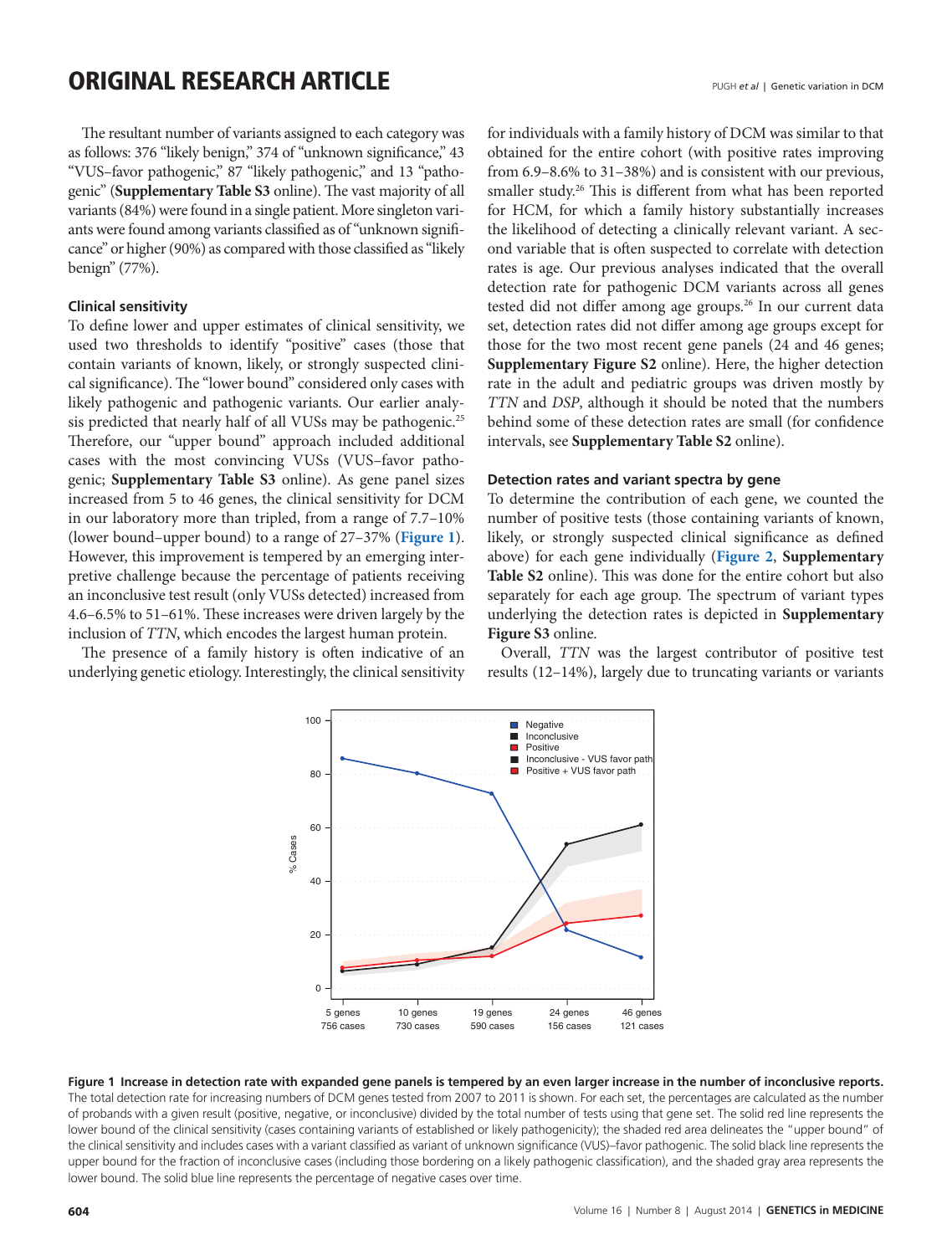#### <span id="page-4-0"></span>0.0% Pediatric  $\vec{E}$ LMNA MYH7 DSP TNNT2 TPM1 RBM20 VCL DES TAZ TNNI3 ABCC9 CSRP3  $\frac{2}{n}$ ACTC1 ACTN2 CASQ2 DSG2 MYBPC3 NEXN 2.0% 4.0% 6.0% 8.0% 10.0% 12.0% 14.0% 16.0% 18.0% 20.0% 0.0%  $\vec{E}$ LMNA MYH7 DSP TNNT2 TPM1 RBM20 VCL DES TAZ TNNI3 ABCC9 CSRP3 PLN ACTC<sub>1</sub> ACTN2 CASQ2 DSG2 MYBPC3 NEXN 2.0% 4.0% 6.0% 8.0% 10.0% 12.0% 14.0% 16.0% 18.0% 20.0% 0.0%  $\vec{E}$ LMNA MYH7 DSP TNNT2 TPM1 RBM20 VCL DES TAZ TNNI3 ABCC9 CSRP3 PLN ACTC1 ACTN2 CASQ2 DSG2 MYBPC3 NEXN 2.0% 4.0% 6.0% 8.0% 10.0% 12.0% 14.0% 16.0% 18.0%  $20.0\%$  This is a metallic contract of the contract of the contract of the contract of the contract of the contract of the contract of the contract of the contract of the contract of the contract of the contract of the c All cases **D D Adults** 0.0%  $\vec{E}$ LMNA MYH7 DSP TNNT2 TPM1 RBM20  $\vec{c}$ DES TAZ TNNI3 ABCC9 CSRP3 PLN ACTC1 ACTN2 CASQ2 DSG2 MYBPC3 NEXN 2.0% 4.0% 6.0% 8.0% 10.0% 12.0% 14.0% 16.0% 18.0% 20.0% **a b b b b c d**

# Genetic variation in DCM | PUGH et al **ORIGINAL RESEARCH ARTICLE**

Figure 2 Detection rate by gene. Genes are displayed on the x axis in decreasing order. Dark gray portions represent the percentage of cases with a likely pathogenic or pathogenic variant in a gene, and light gray portions represent the percentage of cases that harbored a variant bordering on but not formally classified as "likely pathogenic" (variant of unknown significance (VUS)–favor pathogenic). (**a**) Detection rates by gene for all cases. (**b**) Detection rates by gene for all adults (aged 18 years or older). (**c**) Detection rates by gene for all pediatric cases (aged 2 to <18 years). (**d**) Detection rates by gene for all infants (0 to  $<$ 2 years).

altering the conserved splice consensus sequence as previously reported.23 We identified 152 missense *TTN* VUSs that drove a surge of the above-mentioned inconclusive test results (**[Figure](#page-3-0)  [1](#page-3-0)**). The second highest contributor was *LMNA* (4.1–4.5%), followed by *MYH7* (3.4–4.9%). Clinically significant variants in *DSP*, an ARVC gene, were found in 2.4% of cases, consistent with previous reports,<sup>1</sup> which illustrates the utility of broad testing.

The spectrum of contributing genes differed among the age groups, most prominently when comparing the infant group with the pediatric and adult groups. Some of these differences are already established (e.g., the finding that *LMNA* variants are more likely to present in adulthood); some have not yet been described but will need to be confirmed by other studies (e.g., the findings that *DSP* variants were unique to the adult cohort and *RBM20* variants were enriched in the pediatric group).

We did not detect any variants classified as "pathogenic," "likely pathogenic," or "VUS–favor pathogenic" in 24 of 46 genes tested. For some, this was expected because there is currently no reported association with DCM. However, 11 of these 24 genes (*ANKRD1*, *CAV3*, *CRYAB*, *CTF1*, *DSC2*, *EMD*, *FHL2*, *LAMA4*, *LAMP2*, *MYH6*, and *PKP2*) have been previously reported as likely or candidate DCM genes.<sup>3</sup>

Of particular interest is the *MYBPC3* gene, for which published detection rates range from 1 to 10%.18 We failed to detect any pathogenic or likely pathogenic variants in this gene. Only three *MYBPC3* variants were of possible clinical significance (VUS–favor pathogenic). Closer examination suggested that two of them may be HCM variants (p.Asp605Asn and p.Ile659Thr; for detailed interpretations, see **Supplementary Data** online).

# **Distribution of** *TTN***-truncating variants in individuals with DCM and in the general population**

From an analysis of 312 DCM patients and 249 controls, Herman et al.23 reported a clustering of truncating variants in the A-band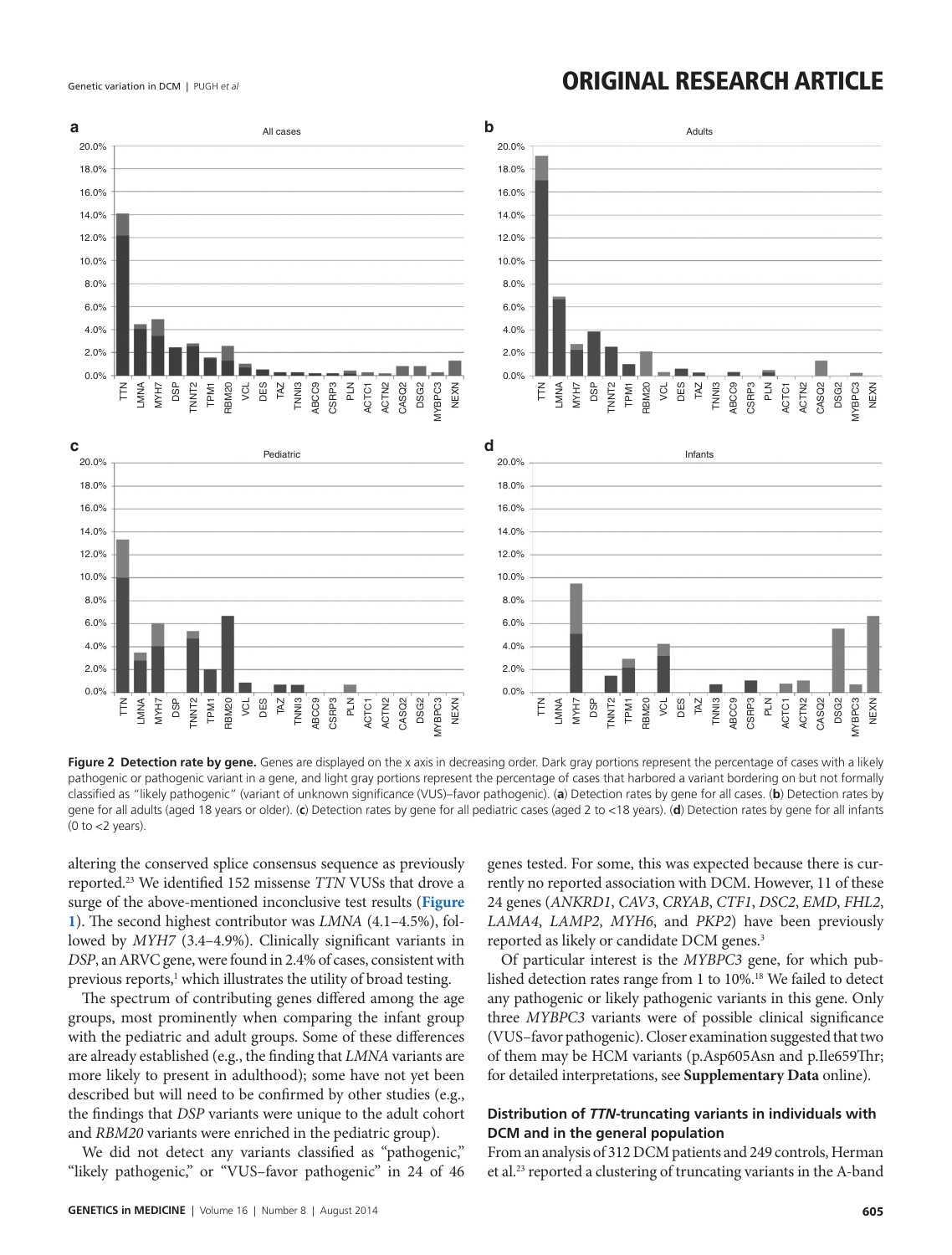# **ORIGINAL RESEARCH ARTICLE Example 20 ACC 2016 PUGH et al | Genetic variation in DCM**

of TTN.23 To validate and expand on this finding, we combined the variants from Herman et al.<sup>23</sup> ( $n = 55$ ) with *TTN* -truncating variants detected in our study ( $n = 18$ ). The NHLBI ESP cohorts (~6,500 individuals of European or African-American ancestry) served as a control cohort, representing the general population. Truncating variants in the large exon unique to the Novex-3 transcript were excluded because the biological significance of this splice form is not well understood. **Supplementary Table S4** online lists all *TTN-*truncating variants used for this analysis.

The control set contained 43 truncating variants identified in 107 individuals. Assuming that no individual carried more than one truncating variant, this corresponds to a frequency of 107 per 6,500 individuals (1.65%). The TTN A-band was enriched for truncating variants in DCM probands as compared with controls (odds ratio = 14.6; 99% confidence interval: 4.32–58.5;  $P < 2 \times 10^{-10}$ ). The frequency in controls as well as the clustering of variants in the A-band in probands is consistent with results reported by Herman et al.<sup>23</sup> In addition, our data showed a reduced frequency of variants in the I-band in probands as compared with controls (odds ratio = 0.13; 99% confidence interval: 0.04–0.43; *P* < 2×10−6). No difference in frequency was detected in the Z- and M-bands (**[Figure 3](#page-5-0)**).

# **Loss-of-function variants in vinculin (***VCL***) as an emerging rare cause of DCM**

Many DCM genes contribute only a very small fraction of disease-causing variants, making it difficult for any individual study to establish the pathogenic variant spectrum. One such gene is the *VCL* gene, which encodes a Z-disk protein and was initially implicated in the etiology of cardiomyopathy based on an in-frame deletion (p.Leu955del) detected in a single DCM patient.27 Our reassessment revealed that this variant is present in 0.4% (17/4,264) of African-American chromosomes sequenced by the NHLBI ESP project, suggesting (although not proving) that it may be benign. Two additional missense variants have been reported in HCM patients, p.Leu277Met<sup>28</sup> and p.Arg975Trp<sup>29</sup>; the latter has also reported in a DCM patient.27 According to our criteria, both variants were classified as "VUSs," therefore leaving the significance of all previously published variants uncertain. In our cohort (*VCL* tested in 590 patients), we detected four heterozygous variants that probably lead to loss of protein function: p.Arg105X, p.Arg188X,

<span id="page-5-0"></span>

| Controls           | $8.5\%$        | 61.7%                                     | 19.2%                                     | :10.6% |
|--------------------|----------------|-------------------------------------------|-------------------------------------------|--------|
| Probands           | 2.7%           | 17.8%                                     | 78.1%                                     | 1.4%   |
| <b>TTN</b> domains | $\overline{z}$ |                                           | A                                         | M      |
|                    |                | $P < 2 \times 10^{-6}$                    | $P < 2 \times 10^{-10}$                   |        |
| Odds ratio         |                | 0.13<br>$(99\% \text{ Cl} = 0.04 - 0.43)$ | 14.6<br>$(99\% \text{ Cl} = 4.32 - 58.5)$ |        |

**Figure 3 Positional distribution of titin (***TTN***) variants.** Frequencies of variants in the I-band and the A-band in probands and controls, as well as the *P* value for probands versus controls and the odds ratio of finding variants in the respective bands in probands versus controls. CI, confidence interval.

p.Asn220LysfsX21, and p.Arg547X. This is the first report of loss-of-function *VCL* variants in DCM patients and is consistent with mouse studies that suggest that loss of VCL may lead to DCM.30 It does not, however, refute the possibility that other variant types in this gene can lead to disease. Of note, loss-of-function *VCL* variants appear to be rare in the general population because only three such alleles (p.Asn220LysfsX21, p.Ala573HisfsX8, and p.Arg409X) have been found, each as singletons, in more than 8,250 chromosomes examined by the NHLBI ESP (accessed 13 October 2013).

# **Contribution of desmosomal gene variants to DCM**

Two studies have sequenced desmosomal genes (*DSP*, *DSG*, *DSC2*, *PKP2*, and *JUP*), which have been associated with ARVC, in patients with DCM.10,31 These studies reported disease-causing variants in 5% and 13% of cases. Several of these variants have also been detected by our laboratory but are classified as likely benign or benign based on their frequency in the NHLBI ESP cohorts. Removing these variants, the detection rates in these two cohorts decrease to 3% and 7.9%, largely due to variants in the *DSP*  $(n = 7)$  and *DSG2*  $(n = 2)$  genes (**Supplementary Table S5** online). This is consistent with the results from our cohort, for which the same two desmosomal genes contributed to positive test results (*DSP*: 3/123 cases = 2.4%, *DSG2*: 1/123 cases = 0.8%).

### **DISCUSSION**

Owing to locus, allelic, and clinical heterogeneity, comprehensive testing for DCM benefits from sequencing the entire coding region of a growing number of genes. Most studies available to date are limited in the number of genes and/or the number of individuals sequenced and, consequently, estimates of detection rates are not very robust. In addition, clinical variant classification has greatly evolved over the past decade, and new knowledge has revealed that many past variant–disease associations are flawed.

# **Impact of NGS panels on medical sequencing**

Genetic testing panels have undergone a dramatic expansion in recent years. For DCM, our test panels have increased from only 5 genes (*MHY7*, *MYBPC3*, *TNNT2*, *TNNI3*, and *TPM1*) to 46 covering DCM genes as well as genes involved in other cardiomyopathies (HCM, ARVC, LVNC, and RCM). The most prominent addition is the *TTN* gene, which was virtually untestable in the clinic before the advent of NGS technologies and has the highest detection rate among all known DCM genes. NGS has also enabled clinical diagnostic laboratories to configure gene panels that encompass multiple overlapping clinical entities, which is beginning to change how genetic testing is used in clinical medicine. Traditionally used to confirm or rule out a clinical diagnosis, genetic testing is now increasingly part of the diagnostic process. Among the inherited cardiomyopathies, this benefit is probably most pronounced for DCM because it can be an end-stage presentation of HCM in a minority of cases<sup>6</sup> and has some clinical overlap with ARVC.<sup>7,8</sup> Our analysis confirmed earlier reports that pathogenic variation in desmosomal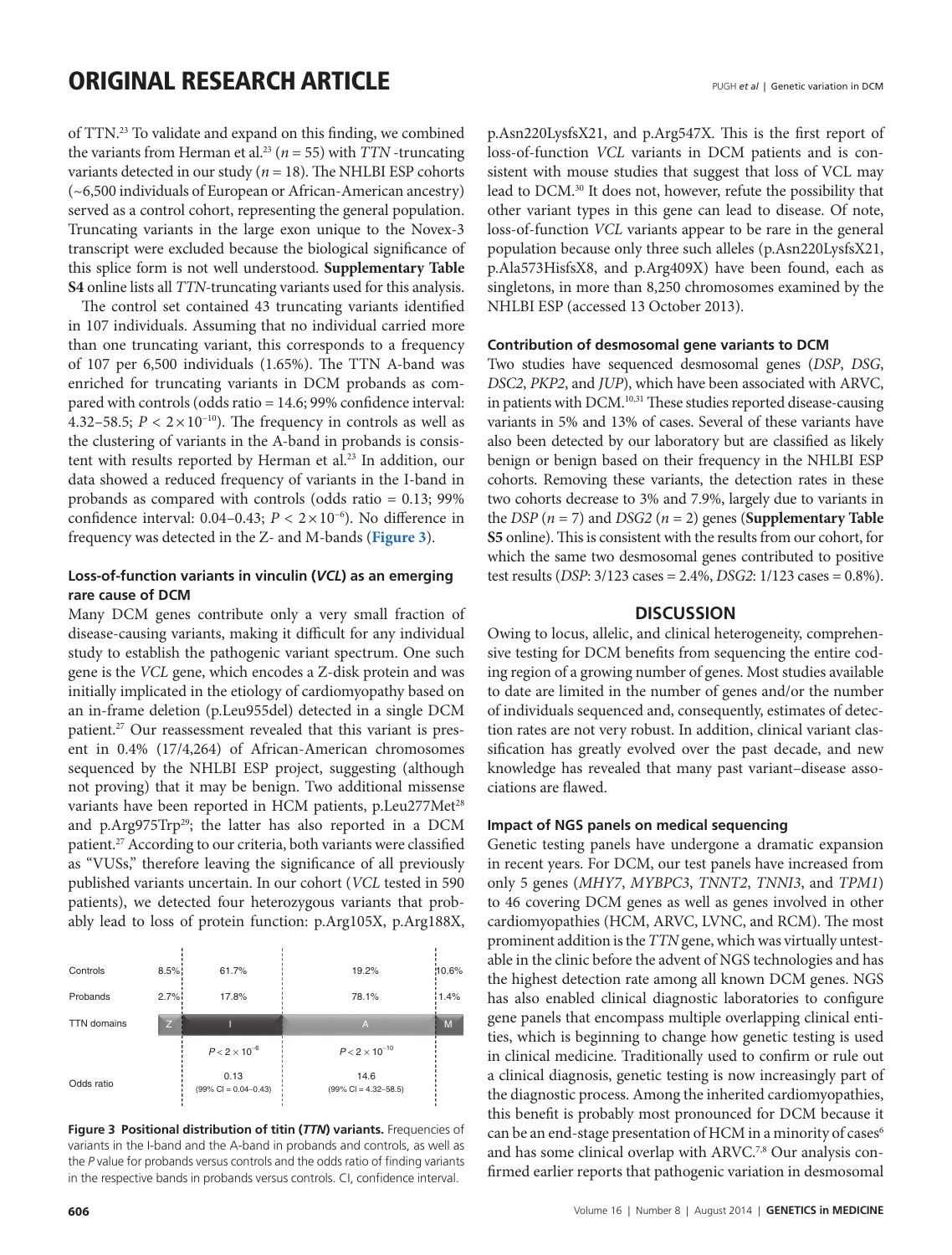genes contributes a portion of pathogenic variation in DCM patients. It remains to be shown whether such cases represent misdiagnosed ARVC or whether desmosomal variants can cause both disorders.

# **Detection rate and importance of continuous reanalysis of variants**

Among the inherited cardiomyopathies, the benefit of expanded gene testing is most pronounced for DCM because a large number of genes (22 in our study) harbor clinically significant variants causative of this disease.<sup>1,5</sup> This is in stark contrast to HCM, in which ~80% of pathogenic variation is contributed by only two genes, *MYH7* and *MYBPC3.*<sup>3</sup> With clinically significant variants present in up to 37% of individuals with DCM and up to 38% of individuals with familial DCM, our detection rates are lower than those expected based on previous meta-analyses of published detection rates.5,18 This is probably caused by a combination of factors, including those listed below (see Study Limitations). An emerging major reason for lower detection rates is that many past studies classified variants as pathogenic based on insufficient data that led to incorrect variant–disease associations.16,17 In our study, 9% (25/275) of variants underwent a change in classification. Importantly, nearly half (12) of these changes were substantial in that they affected "likely pathogenic" variants that were downgraded to "VUS" (*n*  $= 10$ ) or likely benign ( $n = 2$ ), largely due to their identification in large cohorts representing the general population. This type of classification change is of high significance in a clinical setting because it changes the overall result communicated to the patient from "positive" (a likely or definitive cause for the patient's disease was identified) to "inconclusive" or "negative." Such changes can dramatically alter medical management and thus underscore the critical need for conservative interpretation of variants and for reevaluating all disease-causing variants published before the availability of these resources.

# **Reevaluating** *MYBPC3* **as a DCM gene**

The *MYBPC3* gene was first known for its major contribution to HCM and was therefore a logical candidate gene for DCM. A large number of studies have sequenced this gene, typically in small cohorts and have reported it as a DCM gene with various detection rates of up to 10%.18 We failed to detect any likely pathogenic or pathogenic variants in our cohort and suspect that two of the three variants that came close to a "likely pathogenic" classification are HCM variants (raising the possibility that these patients had end-stage HCM rather than primary DCM). Therefore, contrary to some published studies, our data suggest that *MYBPC3* does not contribute significantly to primary DCM, although our cohort size is not large enough to confidently exclude it as a DCM gene.

# **Clinical sensitivity and distribution of truncating variants in** *TTN*

In our study, *TTN* contributed up to 14% of all clinically significant cases, which is much lower than the detection rate reported by Herman et al. (up to 27%).<sup>23</sup> Multiple factors probably contributed to this difference. First, our cohort represents a broad referral population tested in our molecular diagnostic laboratory, which is different from a clinical study in that detailed clinical data supporting the indicated diagnosis are often not available. Second, Herman et al.<sup>23</sup> used different variant classification criteria that were less stringent than ours (e.g., they included variants outside the highly conserved  $\pm 1,2$  splice consensus in the absence of additional supporting data, which would be classified as "VUSs" using our rules). Consistent with Herman et al.,<sup>23</sup> we confirmed that *TTN*-truncating variants are present in the general population (1.65% in the ESP cohort, 3% in the control cohort analyzed by Herman et al.). Our expanded analysis also confirmed that *TTN*-truncating variants appear to be enriched in the A-band in DCM cases as compared with the NHLBI ESP cohorts, which are used as a proxy for the general population. A novel observation was that truncating variants were significantly less frequent in the I-band in cases as compared with the ESP cohorts. It is reasonable to hypothesize that variants in the A-band have a higher likelihood of being pathogenic. The reduced frequency of truncating variants in the I-band in the patient cohort as compared with the ESP cohort increases the likelihood that these have a milder effect, although additional studies are needed to further investigate this. Nine of 43 variants present in the ESP cohort map to the A-band. In the absence of clinical and demographic information for the ESP cohort, it remains possible that these represent pathogenic variants in individuals who have not yet developed overt disease. This is not surprising because Herman et al.<sup>23</sup> showed that *TTN* variants are highly penetrant but primarily after the age of 40.

# **Study cohort**

Our cohort is unusual in that only ~50% of patients reported a family history and a high proportion of patients were infants and pediatric cases. This is in contrast to current guidelines (recommending testing mainly for patients with a family history) and beliefs (that genetic DCM is rare in infants). Our study revealed that the rate of clinically significant variants may be higher than previously thought, although this will need to be replicated by independent studies.

# **Study limitations**

Our study relied on clinical data provided by ordering providers at the time of testing. In contrast to a controlled clinical study in which all patients are evaluated using a common set of diagnostic criteria, our clinical data are likely more heterogeneous.

A second limitation is that due to the expanding size of our test panels over time, not all genes were tested in all cases and therefore gene-specific detection rates are representative for the number of patients tested, rather than for the entire cohort.

Third, although our study is, to our knowledge, the largest reported analysis of sequence variation in DCM patients to date, it is not large enough to be immune to statistical fluctuations that commonly afflict small- to medium-sized cohorts